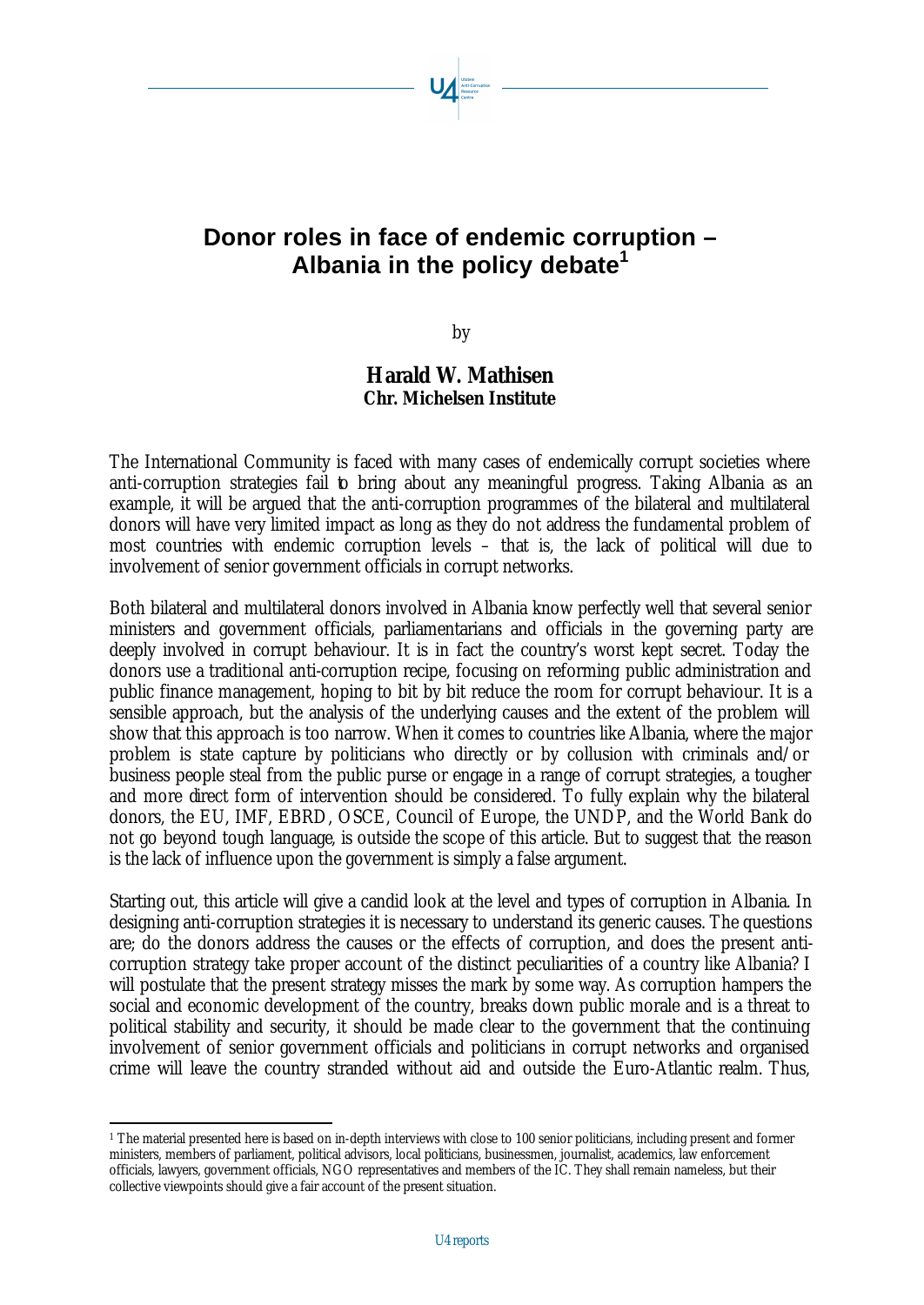when the International Community (IC) has leverage over the government, a return to the now unfashionable concept of political and economical conditionality should be considered.

#### **The two faces of corruption**

To classify a whole society as endemically corrupt might seem dramatic, but the level of both petty and grand corruption in Albania is such that it cannot be overlooked. High estimates of corruption are given by all actors outside government, while the government and the governing party claim that figures are exaggerated. Even though the level of corruption is not easily measured, the Transparency International Corruption Perceptions Index from 2002 which gives Albania a score of 2.5 on a 0-10 scale where 0 represent the most negative end of the scale is a good indication. A series of corruption surveys have confirmed and qualified these findings. Two consecutive surveys made by SELDI in 2001 and  $2002^2$  highlight the severity of the problem in Albania, measured against its Balkan neighbours. When asked about the prevalence of corruption in different professional groups, respondents replied as follows:

|                                                       | "Nearly all" and "most" are involved in corruption" |                                  |                 |                  |                |                |               |                   |
|-------------------------------------------------------|-----------------------------------------------------|----------------------------------|-----------------|------------------|----------------|----------------|---------------|-------------------|
|                                                       | <b>Albania</b>                                      | <b>Bosnia</b> and<br>Herzegovina | <b>Bulgaria</b> | <b>Macedonia</b> | <b>Romania</b> | <b>Croatia</b> | <b>Serbia</b> | <b>Montenegro</b> |
| Customs officers                                      | 86,6%                                               | 58,8%                            | 75,2%           | 72,2%            | 63,4%          | 51,3%          | 80,9%         | 27,3%             |
| <b>Ministers</b>                                      | 67,8%                                               | 54,2%                            | 55,0%           | 61,0%            | 58,0%          | 37,3%          | 55,3%         | 16,2%             |
| Police officers                                       | 56,4%                                               | 46,5%                            | 54,3%           | 46,3%            | 64,4%          | 47,3%          | 73,2%         | 18,7%             |
| Tax officials                                         | 79,0%                                               | 54,4%                            | 53,7%           | 52,3%            | 49,0%          | 40,6%          | 63,5%         | 16,2%             |
| Lawyers                                               | 70,6%                                               | 41,0%                            | 52,9%           | 42,2%            | 55,2%          | 45,3%          | 55,7%         | 13,4%             |
| Members of<br>parliament                              | 61,8%                                               | 47,5%                            | 51,7%           | 60,8%            | 65,9%          | 33,1%          | 45,9%         | 6,6%              |
| Public prosecutors                                    | 70,9%                                               | 37,8%                            | 51,3%           | 39,4%            | 49,3%          | 29,6%          | 56,8%         | 32,5%             |
| Judges                                                | 80,1%                                               | 42,6%                            | 50,1%           | 49,2%            | 55,7%          | 38,4%          | 63,7%         | 37,7%             |
| Officials at<br>ministries                            | 66,2%                                               | 52,5%                            | 49,7%           | 47,5%            | 54,5%          | 47,0%          | 56,1%         | 42,5%             |
| Investigating<br>officers                             | 52,7%                                               | 44,5%                            | 43,8%           | 29,8%            | 45,3%          | 28,0%          | 57,0%         | 33,0%             |
| Political party and<br>coalition leaders              | 54,7%                                               | 56,0%                            | 43,8%           | 44,6%            | 53,7%          | 39,4%          | 58,1%         | 13,6%             |
| Doctors                                               | 71,6%                                               | 48,9%                            | 43,6%           | 45,4%            | 54,4%          | 53,2%          | 62,9%         | 11,6%             |
| <b>Business people</b>                                | 42,6%                                               | 41,1%                            | 42,3%           | 34,1%            | 45,4%          | 41,3%          | 63,9%         | 21,7%             |
| Municipal officials                                   | 69,1%                                               | 51,4%                            | 41,6%           | 36,8%            | 47,9%          | 48,1%          | 60,1%         | 47,0%             |
| Administration<br>officials in the<br>judicial system | 63,0%                                               | 41,6%                            | 40,2%           | 31,0%            | 51,6%          | 32,8%          | 50,3%         | 33,3%             |
| Local political<br>leaders                            | 49,6%                                               | 54,7%                            | 36,8%           | 39,1%            | 48,0%          | 41,9%          | 56,9%         | 15,2%             |
| <b>Bankers</b>                                        | 24,4%                                               | 31,9%                            | 33,5%           | 19,7%            | 44,8%          | 34,0%          | 49,2%         | 11,4%             |
| Municipal<br>councilors                               | 55,2%                                               | 46,2%                            | 32,1%           | 33,4%            | 43,1%          | 27,7%          | 45,0%         | 8,4%              |
| University<br>professors and<br>officials             | 46,0%                                               | 35,7%                            | 28,1%           | 42,9%            | 24,7%          | 40,4%          | 39,1%         | 25,7%             |
| Representatives of<br>NGO's                           | 23,1%                                               | 26,3%                            | 23,9%           | 16,5%            | 17,8%          | 14,2%          | 25,8%         | 12,1%             |
| Journalists                                           | 18,8%                                               | 24,3%                            | 13,9%           | 17,1%            | 22,1%          | 22,8%          | 34,0%         | 36,3%             |
| <b>Teachers</b>                                       | 11,6%                                               | 20,9%                            | 10,9%           | 18,7%            | 20,4%          | 19,3%          | 28,5%         | 18,0%             |

<sup>2</sup> http://www.seldi.net/seldi\_e.htm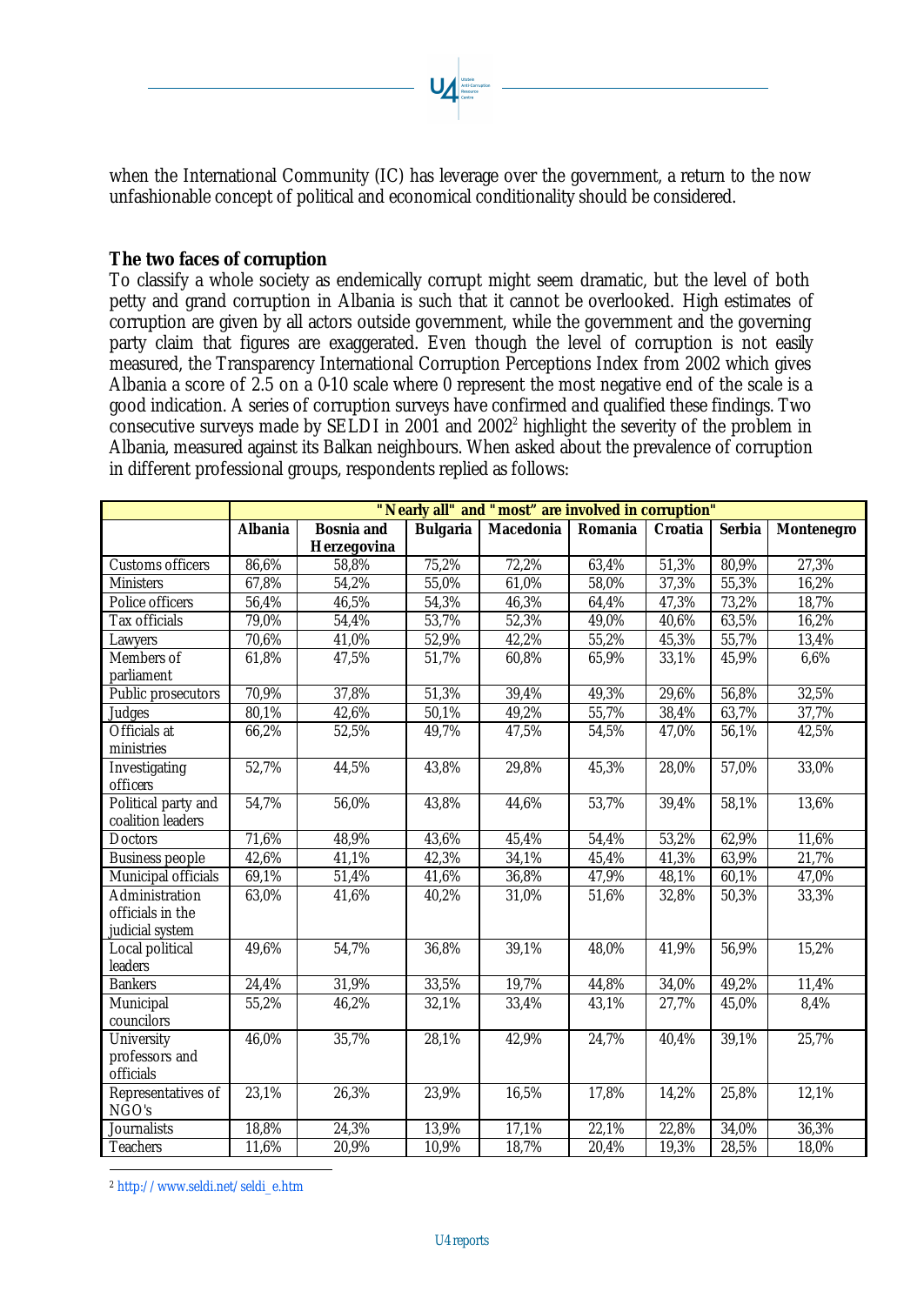Out of the persons included in the survey the Albanian respondents reported the highest level of:

- pressure on citizens from public officials soliciting corrupt compensation,
- tolerance in principle of corruption,
- involvement in corrupt practices, and
- pessimism over their country's ability to deal with corruption

Anecdotal evidence on ordinary people's everyday experience with corruption is also available in abundance. These of course relate mostly to petty corruption, which is easiest to spot. One telling example is that if you go to an Albanian hospital with a medical emergency, doctors and nurses will most probably refuse to treat you unless you hand out a bribe, even though Albania has a public health care system. Other survey material brought forward by the World Bank indicates the magnitude of the problem, with every second citizen admitting to having paid a bribe to a public official since 1999. The business community is also forced to pay bribes at all levels. World Bank research indicates that an estimated 7% of business revenue goes towards paying bribes. Corruption is an impediment for a functioning market economy and for attracting new investments to the country, a fact that is highlighted by the international risk assessment agencies. Those assessments that include Albania in their ratings hold that the likelihood that investors loose their investment due to corruption is very high.

Still, the use of perception surveys is not ideal in analysing the level and nature of the corruption problem in any country. This fact was highlighted by the Group of States against Corruption (GRECO) Evaluation Report on Albania in 2002, which stated "If comprehensive data and research on the situation in Albania was available, the situation could be analysed in a more objective and precise manner".<sup>3</sup> It is therefore pertinent to ask if the actors in the donor community have understood the underlying dynamics of the problem when suggesting laws and programmes for the Albanian government. Nowhere is this more questionable than for the World Bank, which in its report on the state of corruption in the Central and Eastern Europe, the Baltics and the Commonwealth of Independent States, rate Albania as a country with high administrative corruption but with only medium state capture.<sup>4</sup> The recommendations for reform and intervention by national and international actors follow from these typologies. This analysis is based on a dataset which measures to what extent the state is captured by business interest – a variable that is hardly relevant in Albania. As the next section will show, the state is indeed captured, – not by strong and organised business interests, but by organised crime and elements already inside politics and government.

## **The anatomy of a corrupt society**

The motivation behind petty corruption in Albania is evident. It is driven by greed, poverty (GDP per person 1345 Euro), high unemployment  $(18+ %)$ , an overgrown bureaucracy that offers low job security and low wages, and lacking property rights. Likewise, the opportunities are great: a large informal economy, weak institutions, weak civil society and media, passive citizenry, weak political opposition and spiralling organised crime. But in order to understand why there is more corruption in Albania than other Balkan countries, given their similar starting point as postcommunist societies, it is necessary to take into account the country's special communist legacy and its clan based social structure.

l 3 Council of Europe (2002) "Evaluation Report on Albania", Adopted by GRECO at its 12th Plenary Meeting, Stasbourg

<sup>4</sup> World Bank (2000) "Anticorruption in Transition, A Contribution to the Policy Dabate", Washington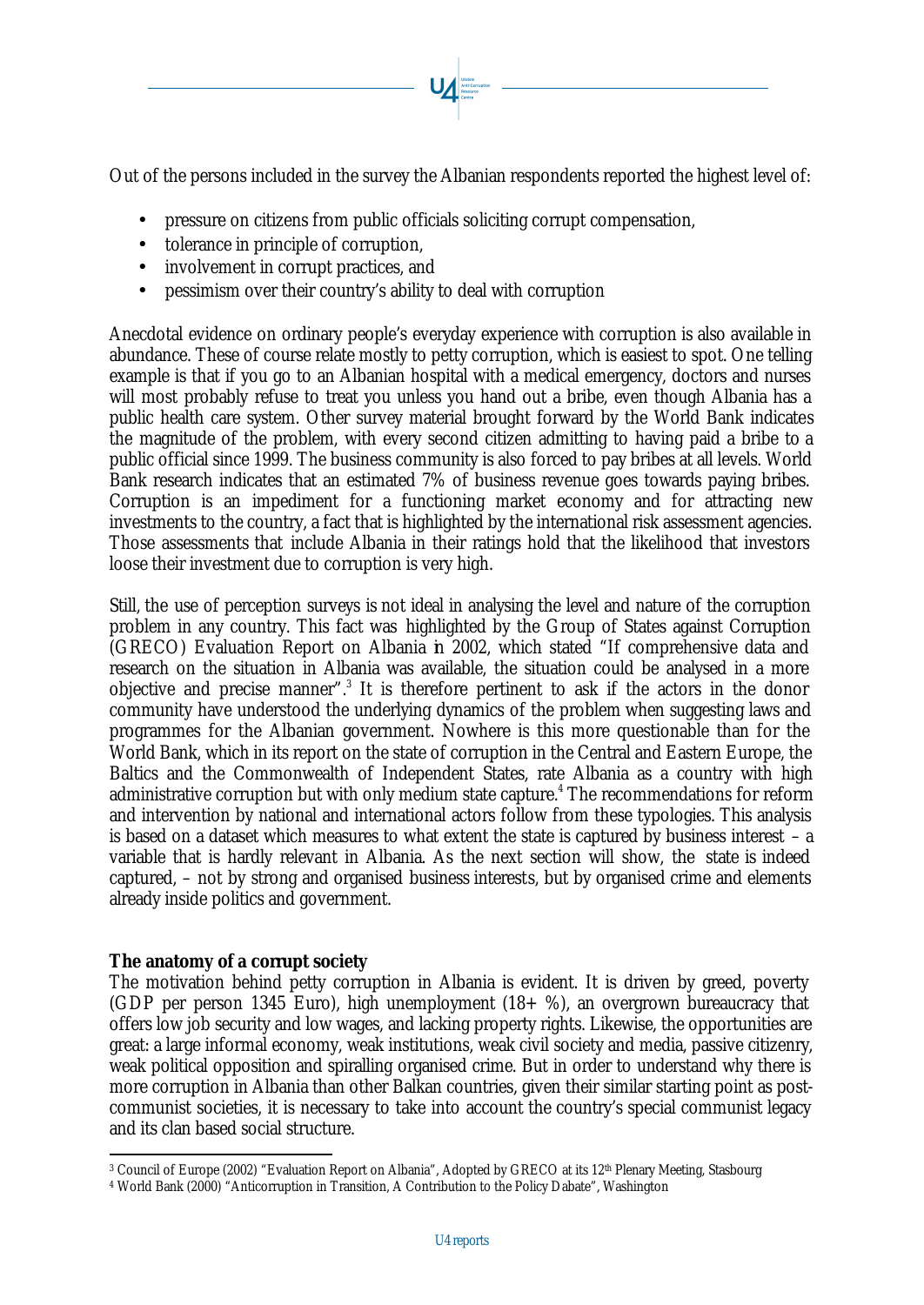Communism in Albania was extremely totalitarian compared to other communist block countries, and its demise in 1991 opened up a Pandora's Box of problems. The lack of knowledge of democracy mixed with a reaction to its collective past, led Albanians to perceive democracy as unrestrained freedom. Loss of national pride and confidence led to a weak civic moral, and disregard for the common good. People were not afraid of the state anymore, and there were no institutions in place that were able to regulate this burst of individualism. Later, in 1997, Albania came to the edge of the abyss because of a corrupt and state sponsored pyramid scheme which cost 90% of families their life savings. It is evident that many of those who enriched themselves were politicians at high level. The effect was a further weakening of the state legitimacy, efficiency and coercive capacity. The collapse of the pyramid scheme also opened up for the return of the previous Communist, now Socialist, Party.<sup>5</sup>

The foundation for the grand corruption we see today is also based on the collapse of Communism. The two leading political parties – the Democratic Party and the Socialist Party – are not policy oriented, but stuck in a struggle for state power that originate from participation in or opposition to the former Communist regime. Albanian politics is therefore very confrontational, and trust is at an absolute minimum. Another unhealthy legacy is the merger of party and state. Whoever wins elections, which in themselves have been fraught with electoral fraud, is reserved the right not only to change government, but also the whole state structure. In practice we see the following pattern: when any new Albanian Prime Minister (PM) takes office, and there have been five in the last two and a half years, he reserves the right to appoint loyalists in all prominent positions, like taxes-customs-roads administration, Foreign Service, public procurement, armed forces, security establishment, police, etc. When these persons then take hold over institutions, the next logical step is to put people loyal to themselves in mid-level positions, and so the cycle is repeated downwards in the system. Furthermore, when a customs officer takes a 100\$ bribe, he will send a given sum up the ladder, and one share ends up at the top of the food chain. It also happens that a person will pay a sum much higher than the annual wage in order to become a commander of a customs checkpoint or to obtain another income generating position.

The corruption problem has been made worse by cultural aspects. In the vacuum created by the collapse of Communism, traditional clan based dependencies have had their resurgence. Albania is still a network society where people interact on the basis of personal relations and connections characterised by loyalty and dependence rather than professionalism. In effect, people resort to bribes or using friends and relatives within the bureaucracies to solve their grievances and speed up transactions, thus creating an endless stream of obligations and reciprocal favours which trap all those involved.

Corruption exists in all forms; from the bribing of public officials, to the abuse of tenders, in faulty privatisation, in the rewarding of public contracts, in formation of monopolies on basic goods, in discriminatory application of laws and taxes against competitors, in illegal funding of political parties and electoral competition and in the outright theft of state property and revenue. Unfortunately, it gets worse as grand corruption and organised crime are closely interconnected. Some senior Socialist Party officials are involved in smuggling, dealing in contrabands, large scale tax evasion and land grabbing. Others own businesses like construction companies or are closely

l 5 For further reading, see B. Kajsiu et al (2002) "Albania – A Weak Democracy, A Weak state". Albanian Institute for International Studies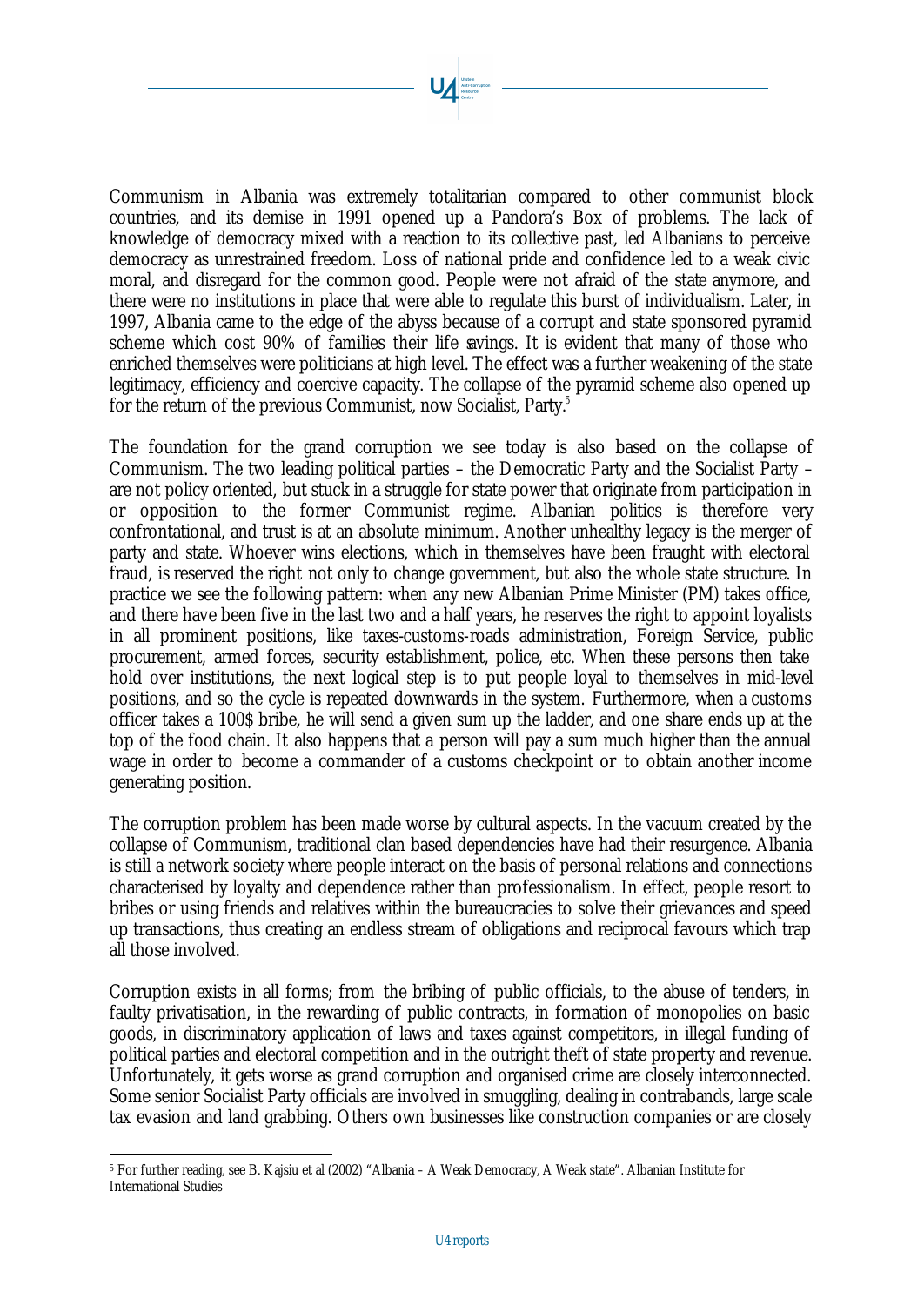connected to these through kinship or other bonds. Some politicians own their own newspapers or television stations, which are used for political and economical aims. These accusations are not taken from just anywhere, but are rather the public statements of a faction within the Socialist Party which go under the name "Catharsis Movement" for cleaner politics. Leaving the agenda of the Catharsis Movement aside, its claims have been confirmed in numerous interviews. It is clear that the country has become a safe haven for criminals who enjoy total freedom to run their drug-smuggling, trafficking of prostitutes and children, and other activities. A part of the enormous revenue that is generated end up in the pockets of state officials and politicians. In Tirana politicians and other officials are seen socialising with major criminals. The ICG writes "the real challenge for the [present PM] Nano government is to deprive organised crime its powerful backers in Tirana".<sup>6</sup> In this regard, the wide ranging immunity offered to Members of Parliament and the Government under the Albanian Constitution is not of help.

Former ministers interviewed for this paper paint a grim picture of the demand for corrupt transactions. One ex-minister estimated that six out of ten persons visiting his office asked for favours that lay outside the law. Another had entered the government as an experiment, wanting to find out how long he would retain his position if he refused to enter into corrupt transactions. In less than one month he was asked to leave his post, as he had attempted to break up a monopoly which was controlled by his fellow ministers.

In the depiction of corruption in Albania, the political parties play a prominent role. The two most recent electoral campaigns, in 1998 and 2001, plus several local by-elections, have been fraught by electoral fraud. Several parties admitted that the campaigns were very expensive, costing them several times the legitimate sources of funding. In some cases the party leader as a businessman was able to fund the parties from his own pocket, others had financial backers from outside who they admitted were not in politics for the kindness of their hearts. It is believed by insiders that the Socialist Party has a huge advantage over its rivals in its fundraising capabilities, being the party in power. In addition, the Socialist Party has not shied away from using the public purse and the government resources for its campaign activities.

The Parliament is another impediment for progress, as the institution is not performing its constitutional check on the executive. The institution harbours groups that actively and effectively work against progress in areas like anti-corruption and organised crime. Very many MPs have either bought or bullied their way into parliament from small single member constituencies, often sponsored by large scale business/criminal elements or the State Intelligence Service, which they subsequently have become dependent on. This does not apply to the majority of parliamentarians, but since the Socialist Party is fragmented internally, these groups have attained substantial veto-powers.

From this analysis it is evident that the level of state capture in Albania is high. Likewise, it is clear that the reason that this was labelled as medium by the World Bank study is that the analysis was based on capture by economic elites, which in Albania lack the level of sophistication to intervene in an organised manner. If one is to consider the intervention of economic interest in Albania one has to consider the Greek and Italian business interests which are involved in Albania in a not so transparent way. Indeed, the same study admits that some countries placed in this category might be misplaced as there might be other forms of state capture, such as by public official or specialised state sectors. However, no mention is made of organised crime and its

<sup>6</sup> ICG Balkans Report No 140 (2003) *Albania: State of the Nation 2003*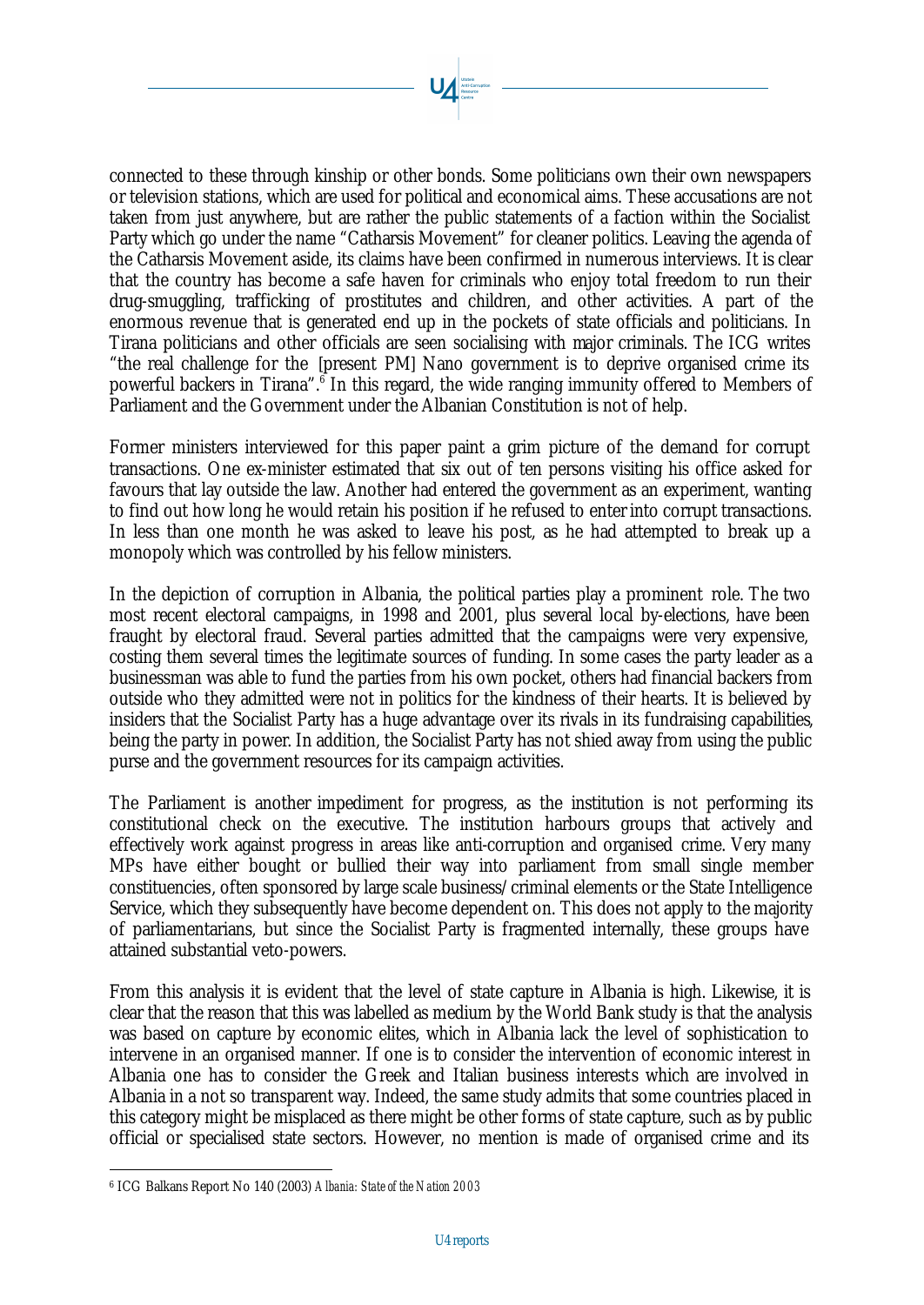influence on the state, which is a big factor, not only in Albania, but across the Balkans. Capture is thus manifest, and power in Albania rests in a triangle between the governing party, state officials and organised crime. It is also worth noticing that while the World Bank study focuses on the ability of economic interests to shape the rules of the game, the way the capture manifests itself in Albania is for these powerful groups to bypass the normal legal/political realm and put pressure on politicians and the state administration to make sure that activities and interests are protected and that laws and conventions that the country pass/sign up to on are not implemented.

## **A whole-hearted effort?**

Before and after the June 2001 elections the Socialist Party has indicated that the fight against corruption has a high priority. On the other hand, a close scrutiny indicates that the promises are not been meet, even when a growing number of officials at lower level want to clean up the bureaucracy. One telling example of the distance between public declarations and positive action is the customs administration, which has received substantial international attention and assistance. In the 1998-2002 period customs revenue has been on the steady increase up to its present level of 92% of the target revenue. But in 2002 the government made several decisions that were considered as a setback by the IMF and EU experts. First the import reference prices were publicised, but later the same year a considerable number of key experts trained by the IC were replaced, thus considerably reducing the human capacity of the customs administration. In addition, unusual transit control systems were introduced for sensitive goods like oil and cigarettes, which according to interview material is controlled by key government officials.

In the last years a series of public scandals involving senior government officials and former ministers have surfaced. Some of these persons have been dismissed for corruption, but according to the Ministry of Justice, the number of senior government officials actually sentenced each year has been in single digits and sentencing has been ridiculously low. After a while the scandals die away, and the only effect is that the insiders feel the need to be more covert and professional in their corrupt behaviour. Interview material indicates that when judges, police officers, customs officers and the like are fired, the trend is that these persons were without political backing or that they were a part of the power-structure of the former minister or director. There have also been instances where dismissed officials resurface in other state structures, free to continue their activities. Disciplinary measures are thus taken, and paraded in front of the IC, but those losing their positions are most often officials at lower levels. In fact, anti-corruption efforts are often merely a ploy to get rid of political opponents and install a new set of loyalists. Thus, the dominant strategy of the Albanian government is to attack persons and not the systemic weakness. This is not to suggest that those that are accused have not been involved in corruption.

When reviewing the institutional setup in place to check for potential abuse of public office, a negative picture emerges. Interlocutors give a unison statement that the Department of Internal Auditing has been used as a political tool for fighting opposition leaders, local government leaders and those Socialist Party officials who are in opposition to the leadership. The Attorney General has stated that his inability to fight economic crime is based on the lack of sufficient resources and staff. Likewise, the High State Audit, which on a yearly basis reports to Parliament on the level of corruption in state institutions, has limited powers and can only *advise* the government and judicial authorities.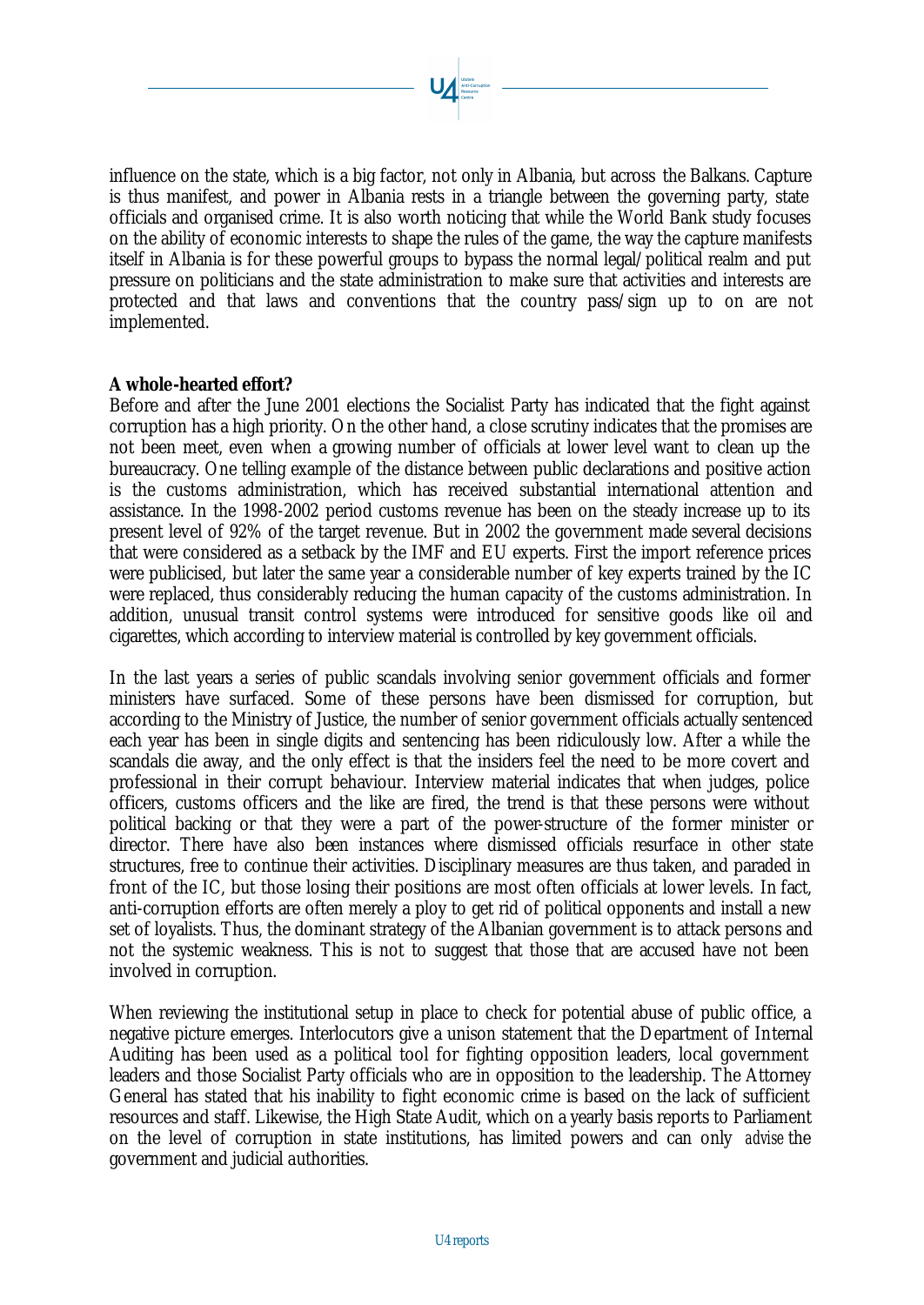The different judicial and law enforcement agencies also seem to be a part of the problem. In all interviews conducted, allegations surfaced that prosecutions are shelved, or if they materialise, decisions are either bought or suppressed due to political pressure. One accusation is that corruption cases are sent to the prosecution with serious flaws, making it impossible to prosecute these cases successfully. The different law enforcement bodies also lack efficient implementation and co-operation mechanisms. Another obvious systemic weakness lies with the fact that each Minister is tasked to uncover the abuse of government officials and oversee the government anticorruption efforts. How can he possibly be successful when he sits in government with higher ranking ministers than himself, who – according to very well placed interlocutors – are deeply involved in corrupt practices? But the final blow to any progress in the area of fighting corruption is the trend where anyone who becomes serious about investigation and prosecution corruption at the highest level will eventually be thrown out of office. Those officials bent on confronting corruption thus turn towards the IC for some kind of job security. Unfortunately, this has not been a successful strategy.

Another indication of the resistance to reform comes from groups within the Socialist Party. They work effectively for the reduction of the presence of international organisations like the OSCE. It is evident that they are clearly uncomfortable with being monitored. There is also a tendency where the Socialist Party government attempts to block legislation in areas where it has special, private interests. This applies to issues like the need for an effective Law on Declaration of Assets of Public Officials, land reform and electoral reform. It is most often after direct donor intervention has it is possible to move forward. One example of this is the assistance of the OSCE/ODHIR in helping the parties reaching much needed electoral reform prior to the local elections in October 2003. Where progress has been made it seems evident that the motive of the government is to appease donors to release more funds and impress in regard to open negotiations for a Stabilisation and Association Agreement between Albania and EU. It is evident that the Prime Minister is not doing enough to counter corruption in his own government, the state bureaucracy, in parliament and among party officials. He must therefore be classified as part of the problem.

### **The international factor**

The IC has been involved in Albania since the beginning of the 1990s for various reasons. In the immediate post-communist era the focus of the IC was on developing and stabilising the country, so the government of the day was not pushed hard on the corruption issue. Later in the decade, during the Balkan wars, the Kosovo crisis and most recently in the troubles in Macedonia, the emphasis of the IC was to make sure that the Socialist Party government in Tirana remained as neutral as possible in order to prevent Albania from becoming entangled in the regional conflicts. Security considerations therefore took primacy over all other issues. Now that the Macedonian conflict has settled down and the Kosovo conflict is on the right track, there is no compelling reason for giving the government a political amnesty not to implement reform.

The donors' engagement with Albania today comes from the concern that Albania again might disintegrate, spilling its problems into Western Europe, or becoming an island in a region where the neighbours qualify for Euro-Atlantic integration. Another concern has been the foreign policy of the government, but on this point the government has received top marks for its efforts to integrate the region on trade and foreign policy issues. In post 9.11 considerations, parts of the donor community have also been considering the possibility of the largely muslin population radicalising, as Albania is the perfect base from which to run a terrorist network. However, the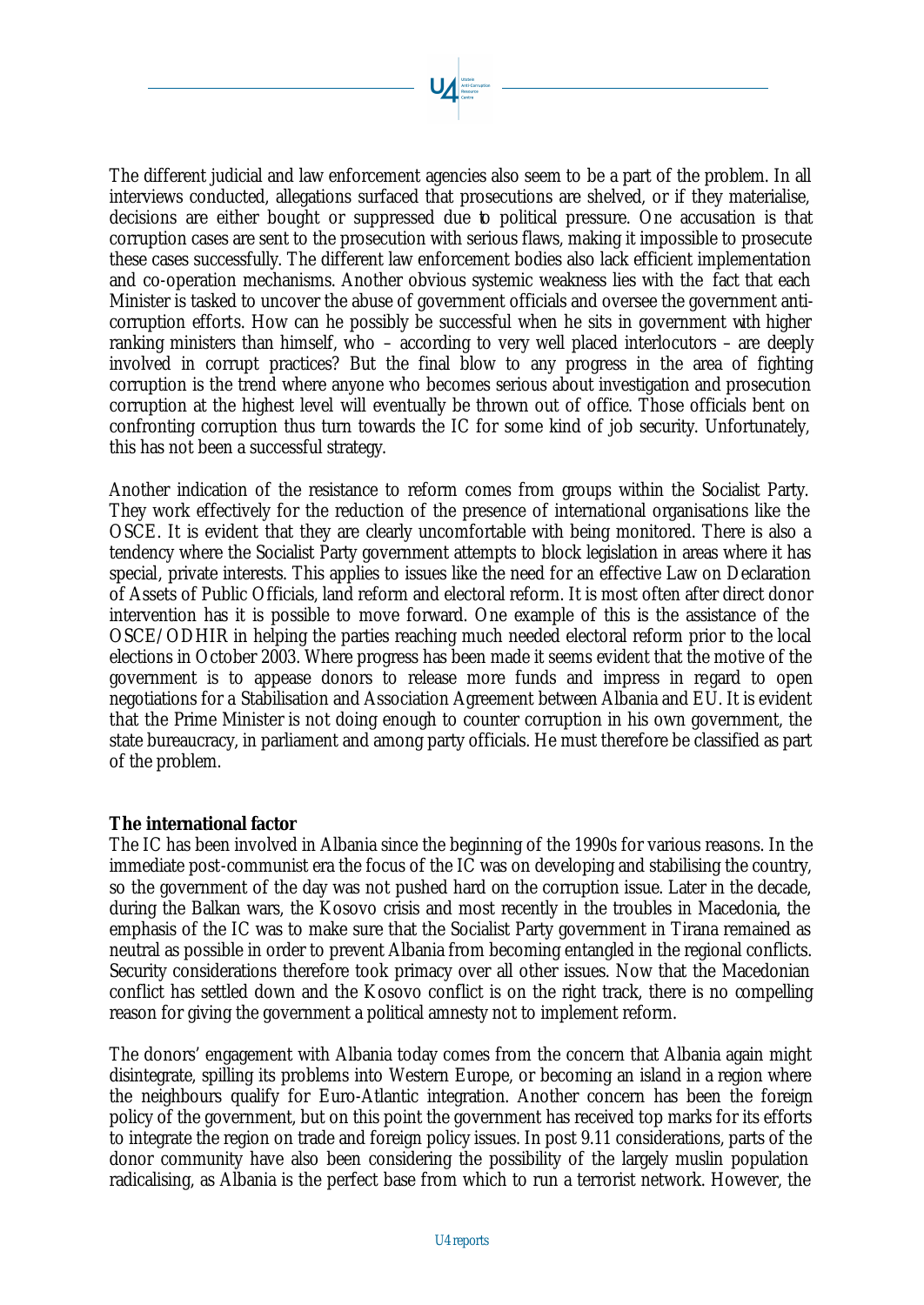swift action of the government in expelling suspected Muslim fundamentalists in the last years has confirmed Albania's status as a friendly country. It seems that on all issues the IC have brought to the attention of the government with some urgency; the response has been one of compliance and action. In short, the Albanian government is very attentive to the main priorities of the IC. Alas, the willingness of the donor community to confront the government on corruption and governance issues has been much lower.

In 1998 the Albanian government in co-operation with the World Bank made the first survey on corruption in the country, which was followed by a plan of anticorruption measures the same year (updated in 2000). Among the outcomes has been a National Anti-Corruption Plan which encompasses a wide ranging anti-corruption matrix. The matrix focus points are: institutional reform, strengthening of legislation and consolidation of the rule of law, public finance management, promotion of transparency in business transactions, and enhancing public information and promotion of an active civil society. Under each of these objectives, expected outcomes, responsible institutions, deadlines and risks are laid down. In 1999 the Governmental Commission of the Fight against Corruption was established. It is headed by the PM and is tasked with revising and monitoring the implementation of the National Anti-Corruption Plan. This high-level organ is also set to monitor the activities of the Anti Corruption Monitoring Group, which is set up to carry out the more detailed implementation of the matrix. The Monitoring Group consist of a Board of Directors with representatives from the various ministries and state bodies, and is co-ordinated by the Minister of State to the Prime Minister, who has a Permanent Unit of civil servants available in his office. This framework seems very sensible on paper, but if one accepts that the PM is unwilling or unable to instigate a real fight against corruption, the whole plan with its different levels of monitoring becomes a rather hollow undertaking.

Anti-corruption efforts are also laid down as an important obligation under the government Growth and Poverty Reduction Strategy. In addition to the WB framework, the European dimension has been important, and the recommendations and priorities made by the EU have been almost equal those set forward in the matrix. An important part of the European framework has been an Action Plan under the Anti Corruption Initiative of the Stability Pact, which has also been included in the Stabilisation and Association Agreement (SAA) process between the EU and Albania. The Action Plan lays down the objectives, measures and responsibilities expected of the government, and it is indeed an ambitious and elaborate plan. Other donors, including the bilaterals, UNDP and OSCE, have agreed with the WB and the European Union initiatives and initiated several programmes focusing on the judicial system, the public administration, parliamentary oversight, procurement, land reform, customs, fiscal administration and decentralisation. Most important is the CARDS programme of the EU, which allocates 37.5 million Euro annually to meet the objectives of the SAA. It is also indicated that the sums offered to Albania will increase in the near future. Under these different initiatives the government has been linked to a number of multilateral initiatives with the aim of adopting and implementing all relevant international agreements and conventions. Albania's legal framework has been steadily developed over the last decade and is today broadly satisfactory.<sup>7</sup>

The EU integration process has been in operation since 2001, when the High Level Steering Group identified corruption as a serious challenge for the government to tackle. Later, the 2002

l 7 UNDP (2002) "Albania, Common Country Assessment", Prepared by The Albanian Centre for Economic Research (ACER), Tirana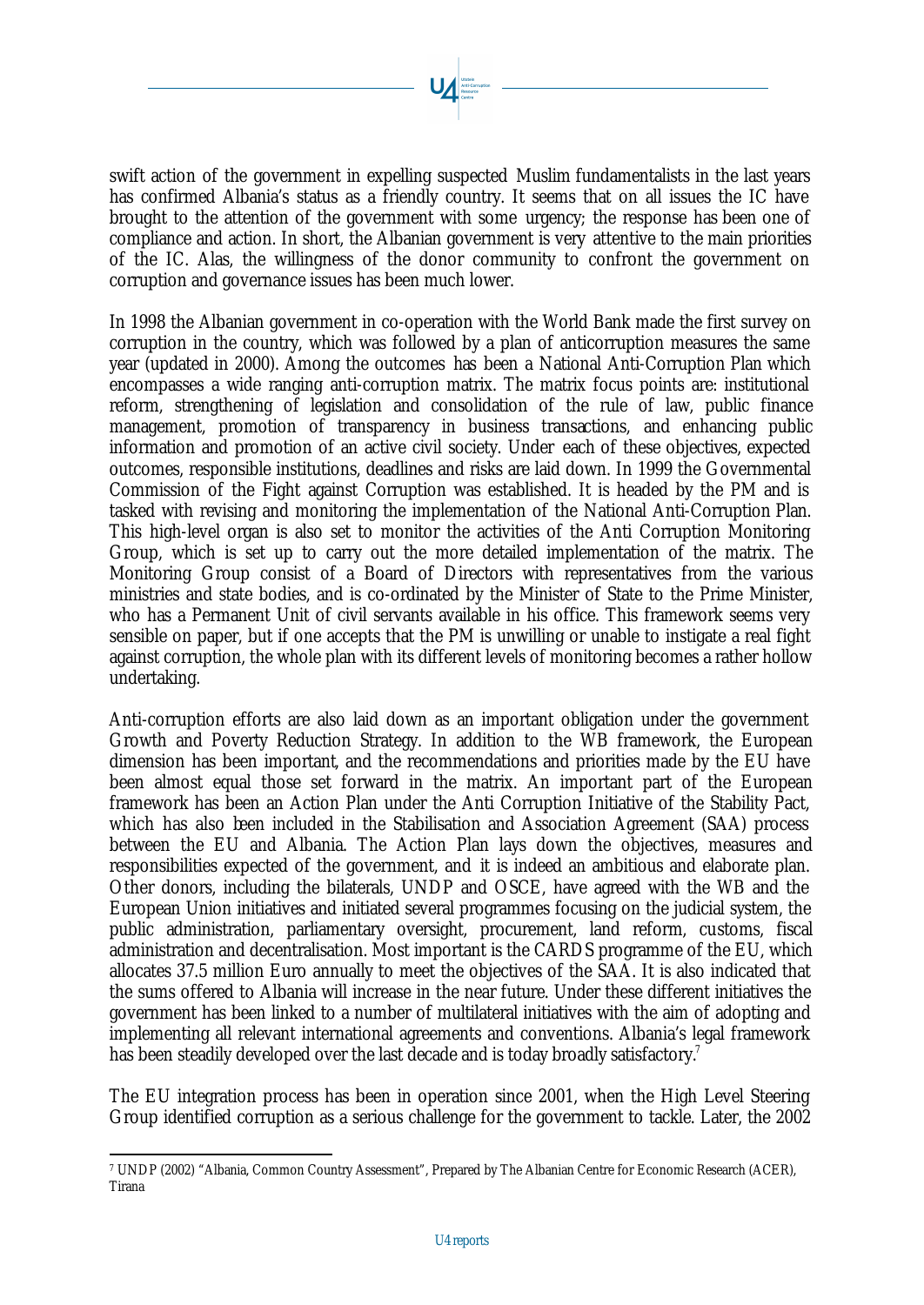SAp report identified corruption as a problem that had to be addressed more seriously. This message has also been carried by other actors, like the US State Department, which in 2001 placed Albania on a list where the levels of trafficking, organised crime and corruption were very high, and threatened that if the situation was not improved by 2003, economic sanctions might follow. Likewise, the US ambassador to NATO during his visit to Tirana in February 2002 said that lack of progress in this area might prevent Albania in its bid to enter NATO. Nonetheless, the donor conditionality imposed on Albania has been weak, since only the IMF once has taken steps, when it delayed the signing of the Financial Support Agreement until February 2003 over the customs deba cle. The lack of urgency to tackle the problem is also evident in the SAA process. On 31 January 2003, negotiations were opened between the EU and Albania. The EU has for this process chosen the carrot approach, hoping that the start of negotiations for an SAA and the prospect of a future membership will intensify the reform process. The same logic is evident in the discussions over a future NATO membership. In both instances the stick is put to the side as the government has been led to know that the only outcome of failure to meet demands linked to governance, is the stalling of negotiations.

The reform process progresses against the backdrop of growing frustration by members of the donor community over what seems to be a lack of commitment by the government. Statements like "the recent political turmoil in the country has shown that, occasionally, specific, short term interests of political leaders may prevail over longer term, strategic vision of a continued rapprochement to Europe, and put reform at risk<sup>78</sup> made by the EU commission. Likewise, "the main difficulty in accomplishing a bold programme of required reforms aimed at improving governance and combating corruption comes from internal resistance arising out of existing economic interest that prefer to continue receiving private benefits at the expense of generalised social welfare", stated by the IMF<sup>9</sup>. And lastly the quote, "Although Albania has developed, in close co-operation with the international community, a number of mechanisms to fight strong systemic corruption, actual progress in this area remains insufficient. Albania has demonstrated its capacity to develop action plans, prepare matrices, and to set up specific institutions with the objective of fighting corruption. However, declarations of intent and multilateral events are far from being sufficient. Fighting corruption requires full commitment and political will, and full and determined implementation of action plans"<sup>10</sup>, again by the EU Commission show that the IC reckons that the Albanian government is not an altogether trustworthy partner.

Still, the GRECO Evaluation Report on Albania does not agree with the grim picture presented in this paper. Although it admits that there is a lack of comprehensive statistical and research material available, it concludes: "Albania has during the last years taken extensive action against corruption with impressive results. The development of the National Anti-Corruption Plan and the establishment of the multidisciplinary Anti-Corruption Monitoring Group, clearly indicates the strong commitment – at the highest political level – to fight the problem of corruption".<sup>11</sup> This conclusion must stem from an incredibly low level of ambition, and the assessment that putting in place commissions and the like equals real commitment, is at best a naïve statement. The donors have helped the Albanian government understand that reforms to counter organised crime and corruption are needed to enter Euro-Atlantic structures. But the government has

<sup>8</sup> Commission of the European Communities, SAp (2002:163 ) "Commission Staff working paper. Albania Stabilisation and Association Report"

<sup>9</sup> IMF, Country Report No. 03/64 (2003) "Albania: Selected Issues and Statistical Appendix", Washington , DC

<sup>10</sup> Commission of the European Communities, SAp (2003:139 ) "Commission Staff working paper. Albania Stabilisation and Association Report"

<sup>11</sup> Ibid. p. 31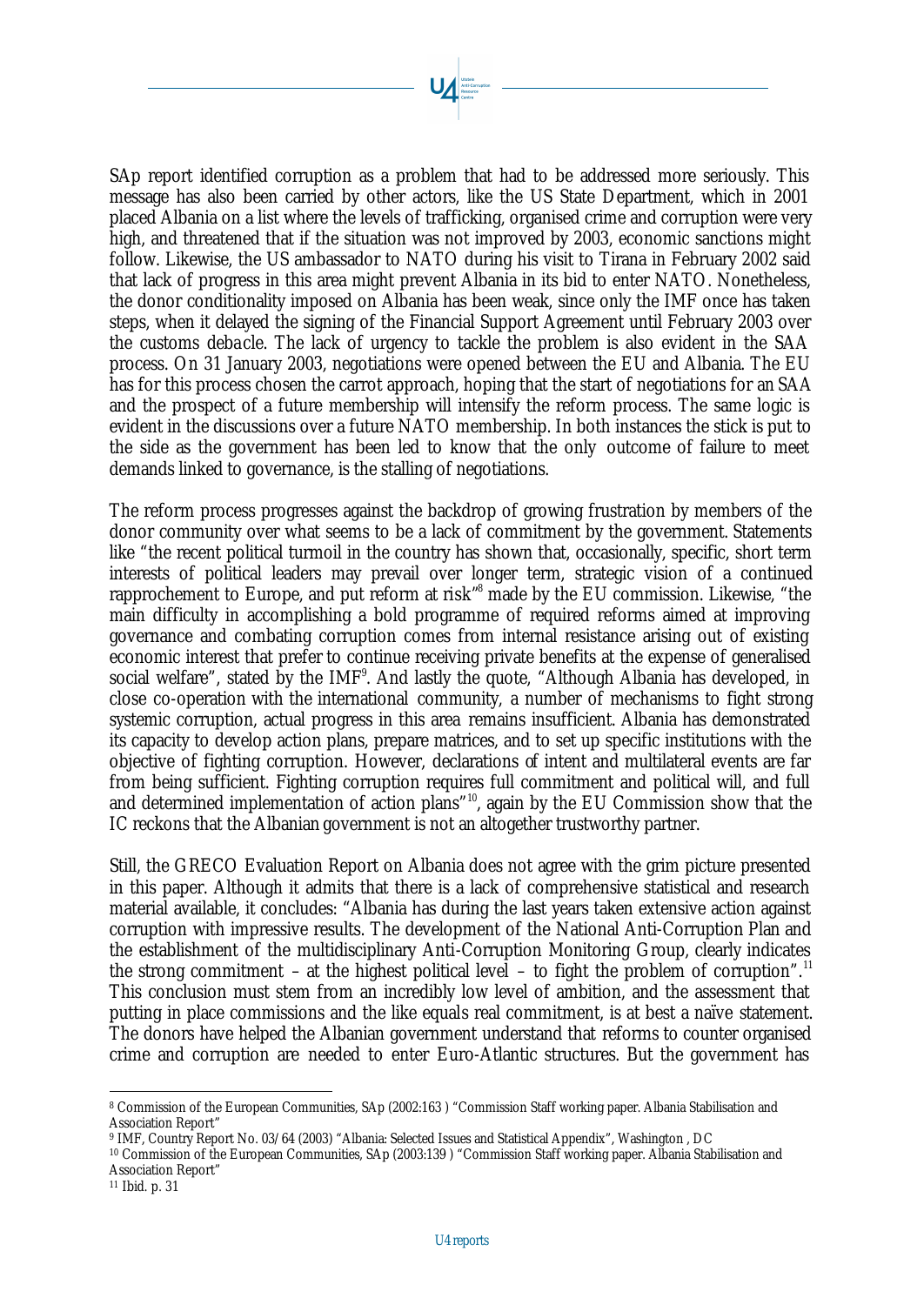understood that it will not be held to its commitments. The soft approach of the IC has indicated to those elements in government who have no interest in changing the status quo that nice rhetoric will suffice. In addition, the donor programmes are not designed to deal with the scale of the problem and its underling causes. I argue they are built on the assumption that state capture is only at a medium level and the strategy will thus continue to have little impact.

One last critique of the role of the donors seems pertinent. It has emerged that the low capacity of the Albanian state at all levels has led the government to welcome the different donor programmes without reservations, and the advice offered from outside has carried much weight. This has led to a certain degree of donor dependency and shifting Albanian governments have without much hesitation adopted any resolution that the different IC organisations have suggested. The involvement of the government and the Albanian civil society in the design of programmes has also been inadequate, leading to a low degree of ownership. Another error committed by the international community has been to sell its programmes to the government without consulting other donors. There have been a lot of small, uncoordinated projects in the different key areas which have been identified. One example: At a meeting of different donors involved in customs reform in 2002 the different participants were unaware of the focus of the programmes run by other actors. Attempts to co-ordinate activities were a failure as the participants were only interested in presenting their present work and future plans without taking notice of the possibilities of co-ordination. The government's input was to present a list of items it needed, like cars and radios, hoping that someone would pick up the check.

### **Time for a new approach**

l

The different international organisations involved in Albania have been able to report home on having initiated different programmes, having laws adopted and international conventions ratified. Implementation have been weak – a fact that the donors have not been so interested in reporting on. Albania is still a country with soaring levels of corruption. Still there seems to be little interest in attacking the problem head on. Albania is of course not the first country where the donor community encounters the problem of endemic corruption. As mentioned by Susan Rose-Ackerman in her book *Corruption and Government* <sup>12</sup> the Marcos regime in the Philippines was able to keep aid and lending flowing by having technocrats in the government co-operating with the WB and the IMF. Rose-Ackerman also refers to Hutchcroft, who claims that Marcos saw reform and plunder as complementary. This paper has shown that the reason why progress is so slow is that the status quo benefits powerful interests. In fact, groups and individuals within the state structures are the prime beneficiaries of the spoils generated through parallel structures where security from interference by state structures is secured against hard cash. The analysis has shown that the donors have put in place the standard anti-corruption remedy which I claim addresses the symptoms, not the root cause of corruption. It seems like Albania has been subjected to what Daniel Kaufmann calls a mechanistic toolkit bias in designing anti-corruption strategies.<sup>13</sup> A further mistake has been to accept the "quick and dirty" fixes of the government as real progress. The analysis has shown that the wrong people at the wrong levels have been accused for the wrong reasons.

<sup>12</sup> S. Rose-Ackerman (1999) "Corruption and Government, Causes, Consequences and Reform", Cambridge University Press <sup>13</sup> D. Kaufmann (1999) "Anticorruption strategies: Starting Afresh? Unconventional Lessons from Comparative Analysis" in R. Stapenhurst & S. Khundeh "Curbing Corruption, Towards a Model for Building National Integrity", EDI Development Studies, World Bank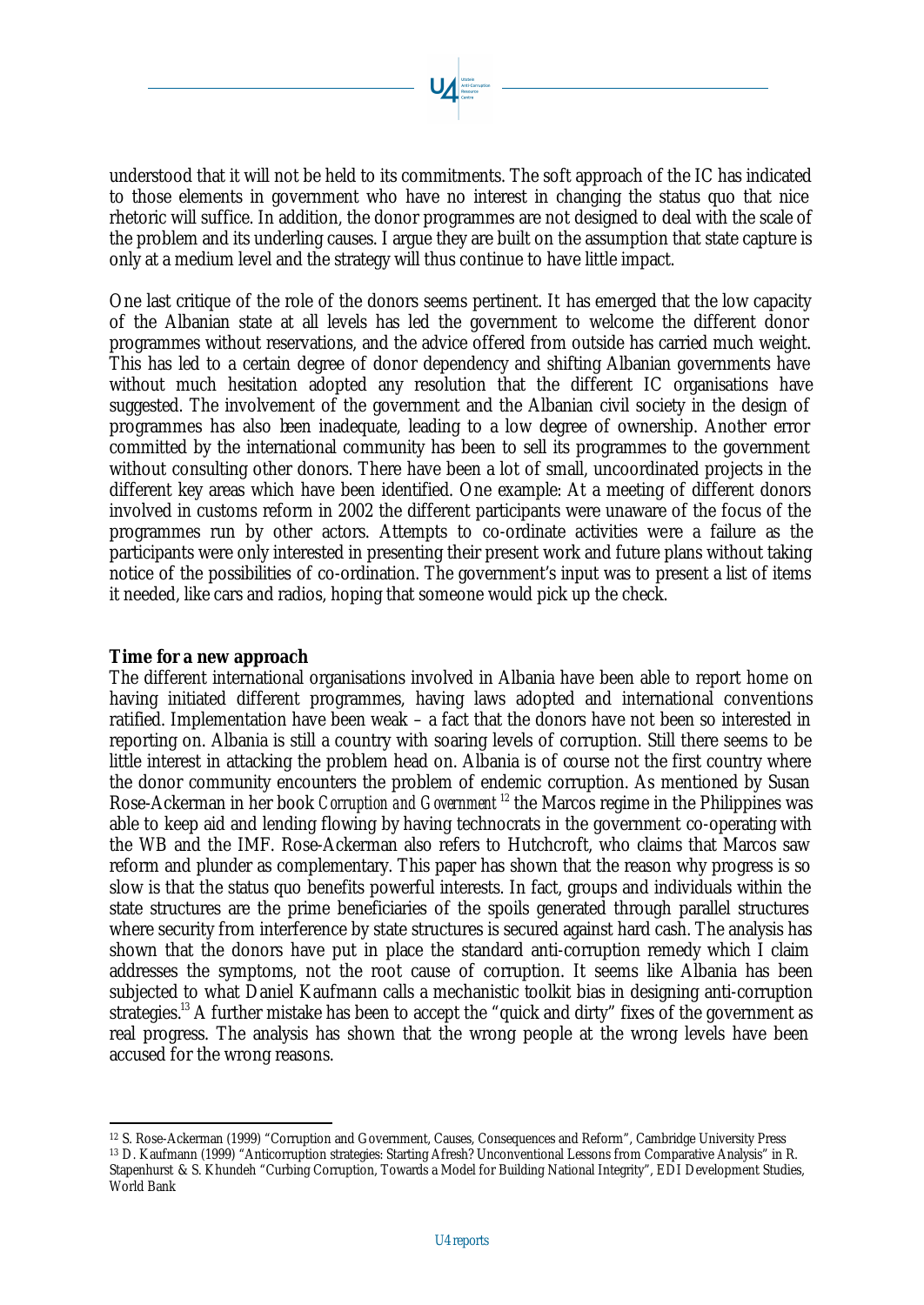If one assumes that this analysis is correct and Albania is characterised by high state capture and high administrative corruption – the recommendations for intervention have to shift focus. The World Bank survey indicates that stand-alone efforts to tackle administrative corruption through technocratic reforms in public administration and public finance are likely to have limited impact in countries falling in the high/high category. Unfortunately, it is not possible to present a revised strategy in this paper, but the donors can take some considerations on board. Even though there are no golden formulas to deal with this type of situation it is evident that *reforms should change the incentive structure of the political leadership by increasing cost of state capture and reducing the spoils available from controlling the state.* Albania does not have a credible leadership – a fact that complicates efforts to reduce corruption. Even though the IC is part of the problem in Albania it also has to be a part of the solution. Ideally the role of the IC should be to support strong national leadership in implementing programmes that are derived from a dialogue between the government and actors in civil society. As this is not an option, efforts of the IC must in stead look for appropriate entry points to deal with the leadership already in place and support countervailing forces in all levels of society.

Today the US Embassy, the International Financial Institutions, the EU Commission, the OSCE, and a few bilateral embassies have real influence over the Albanian government. The three first will have primacy in the next few years as they control accessions into NATO and EU, and further economic assistance which the government wants to retain or increase. This constitutes the first critical entry point needed to change the incentive structure of the government in favour of implementing anti-corruption reforms. Experience shows that when faced with a clear agenda for action, the government will comply. So in addition to focusing on the traditional anticorruption programmes, state capture should be attacked head on.<sup>14</sup> There is clearly a potential for the donor community to use direct political conditionality against the government. The Socialist Party government is concerned with of loosing the next general election. Thus, sending a clear message, publicly stated, that the government unwillingness to fight corruption is to blame for the present state of malaise, and that a continuation of the failing to meet targets set up in the SAA process, will leave the country stranded outside Europe, will probably prove effective as ordinary Albanians want to enter into Europe and uplift their lives.

Another strategy that will increase the costs for politicians who engage in corrupt behaviour can be found in the crossroads between the electoral channel and the need to build coalitions from below against corruption. There are some promising early developments with the establishing an Anti Corruption alliance of NGOs in 2001, which is funded by USAID. Despite these promising developments, ordinary Albanians are passive in the face of endemic corruption. How can a coalition against corruption be built when ordinary citizens are entangled in corrupt behaviour? If you ask an Albanian this question he or she will surely answer: "what can you expect from us, we are poor, look at the way our leaders carry on". But ordinary Albanians need to understand that their engagement in petty corrupt behaviour, theft of public utilities and present non-payment culture of basic services, is counterproductive. On all these arenas the donor community and the international NGOs that focusing on building democracy can be more active in supporting local NGOs, helping independent media, in setting up educational programmes in schools and so on in order to create a demand for clean politicians and civil servants. One small starting point could be to set up a Transparency International chapter in the country. Albania's experience with democracy has been brief and programmes that educate the population to understand their rights

<sup>14</sup> D. Kaufmann (2003) "Rethinking Governance, Empirical Lessons Challenge Orthodoxy", World Bank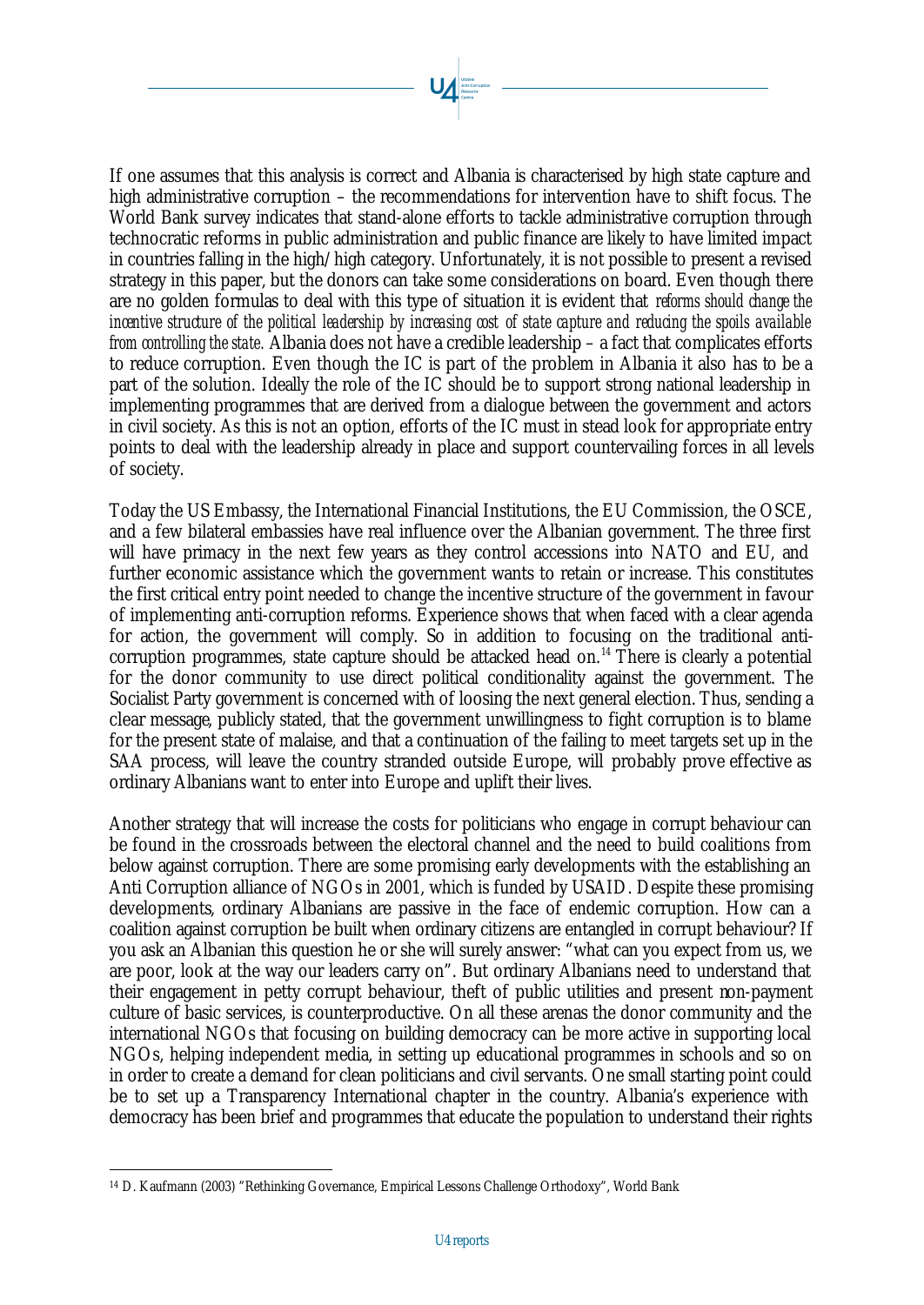and the responsibilities of their representatives will create a demand for a new breed of politicians who will hopefully emerge to be true champions of good governance.<sup>15</sup>

Susan Rose-Ackerman write that aid projects which only increase the short-term values of controlling the state should not be supported, and kleptocratic states should not be helped to become more efficient at controlling and exploiting their own populations. Although this author agrees with the statement, it is necessary to make a distinction between countries where the country has working institutions or not. Where income is generated through the control of the state, but where the actual accumulation of revenue takes place in parallel structures outside the state where interaction is based on clan dependencies and personalised networks then efforts should go into building these. As an example, efforts to strengthen customs by registering all goods that reach the sea and land borders by computer is positive, as it reduces the spoils available in the parallel system. All traditional programmes put in place by the bilateral donors to strengthen to improve public sector management and strengthen institutions of restraint should go on, and even more should follow. These programmes offer few opportunities for corruption, and because Albania has a low degree of aid dependency, an exit-strategy at this level would not accomplish anything. As the government seems uninterested in social welfare, the roll-back of aid programmes would only harm the neediest. In countries where the total bilateral donor involvement plays a more significant role, sanctions can be an option, like it was in Kenya in 1997 and Tanzania in 1994. Another argument must be made for the multilateral lending institutions like the IMF and the WB. With the government blatantly ignoring the implementation of anti-corruption demands, Rose-Ackerman's argument for some form of economic conditionality has substantial merit – rulers bent on enriching themselves or not being the driving forces behind reform should be cut off from funding.

So there needs to be a four track strategy by the IC:

- 1) Target the top officials in government and the leading political party to have them committed to rooting out elements that engage in corrupt behaviour. In demanding this from the government, the donors have to put in place a stand-by monitoring unit that engage closely with all relevant Albanian institutions to see whether real progress is being made – teams of experts flying in for a short period making assessments will not suffice.
- 2) Support the ongoing civil service reform.

l

- 3) Support the State President and other "champions" at lower level who are willing to take on the corruption problem, offering them support and some degree of protection.
- 4) Build citizen awareness and civil society partnerships in short, to create a demand side for cleaner politics and public service.

Even with this elaborate donor intervention, the responsibility must be put more clearly on the government to act. The present state of donor dependency at the programme level is very unhealthy, donors must therefore be careful not to impose ready made programmes without involving the Albanian counterparts. And although the donors must demand a swift change of hearts when it comes to the lack of political will, the donor involvement needs some degree of patience as the state's implementing capacity is quite low.

The next challenge is to sort out who can and should perform these tasks. First of all coordination is essential. Donors and non-state actors working on corruption and governance issues need to have meetings where strategy is discussed. These should be held at Ambassador

<sup>15</sup> J. Pope (2000) "Confronting Corruption: The Elements of a National Integrity System", Chapter 5, TI Source Book 2000